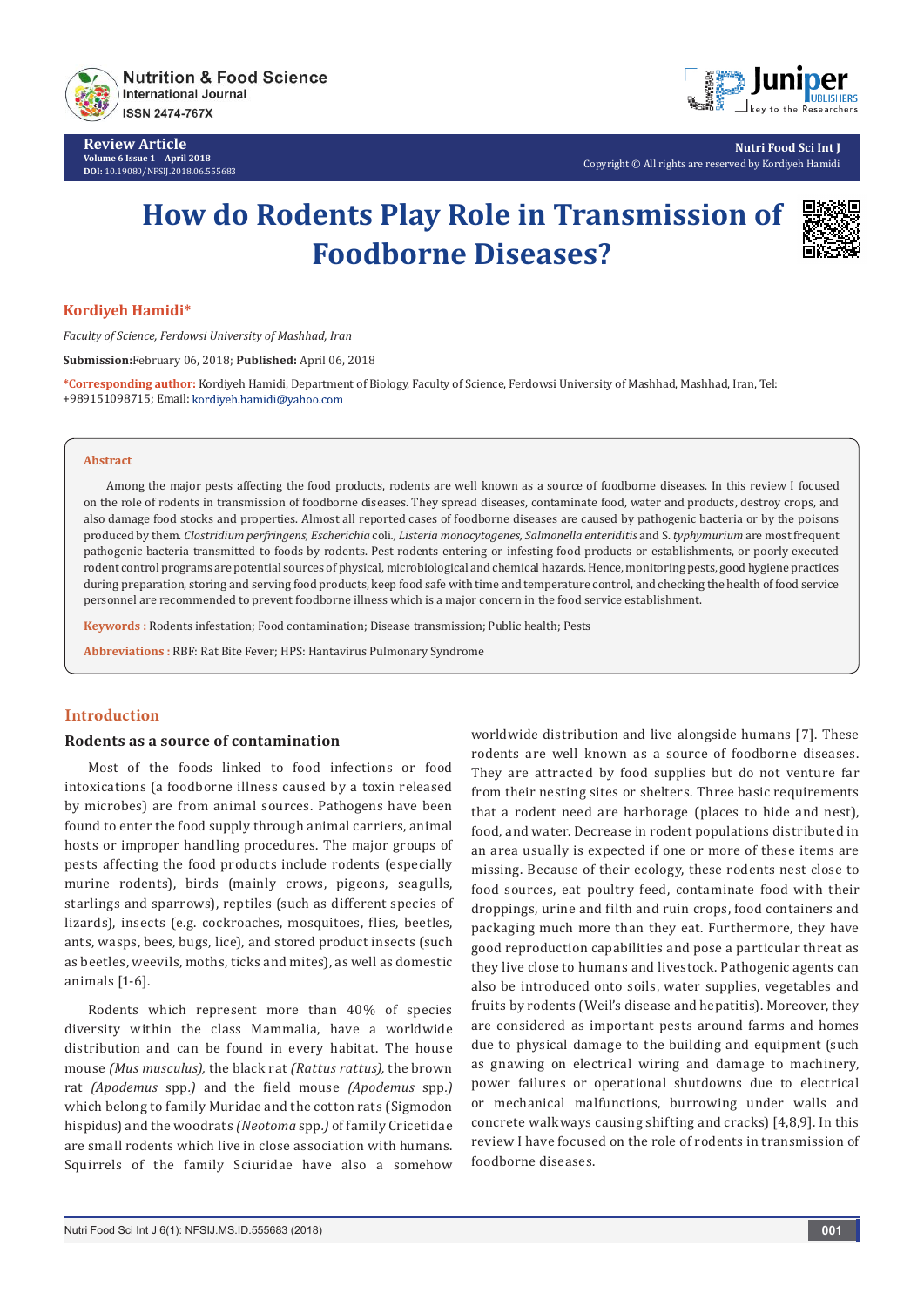#### **Foodborne diseases**

Foodborne illnesses are any infections or diseases caused by eating contaminated foods or drinks. Almost all reported cases of foodborne diseases are caused by pathogenic bacteria or by the poisons produced by them. However, some illnesses are caused by parasitic or viral agents. Some parasites that cause foodborne illness are commonly found in contaminated water supplies, raw meat, fresh fruits and vegetables. Viruses are usually transmitted through the fecal-oral route. The typical symptom of a foodborne illness is stomach flu. Other symptoms include vomiting, diarrhea and stomach cramps. Each year, approximately 76 million cases of foodborne diseases are recorded. Hence, prevention of foodborne diseases is a major concern in the food service establishment [10-12].

## **List of Rodent's Infections of Significant Public Health Importance**

Rodents have the capability to spread many human pathogens. They carry different pathogens on their skins and in their digestive system such as *Borrelia* spp*., Campylobacter* spp*., Clostridium* spp*., Cryptosporidium parvum, Escherichia coli. (E. coli.), Leptospira* spp*., Listeria* spp*., Mycoplasma* spp*., Salmonella* spp*., Staphylococcus aureus, Streptobacillus moniliformis, Toxoplasma* spp*., Trichinella* spp*., Francisella tularensis, Yersinia pestis,* and Hantaviruses. They also cause infectious diseases such as campylobacteriosis, ascaridiasis, Bubonic plague, capilariasis, coli.bacillosis, hemorrhagic enteritis, hymenolepiasis, leptospirosis, listeriosis, lyme disease, mycoplasmosis, pasteurellosis, rat bite fever (RBF) or Haverhill fever, salmonellosis, toxoplasmosis, trichinosis, tularemia and Hantavirus pulmonary syndrome (HPS) [5,6,10,13,14]. As follows, some common important foodborne diseases with baseline information are presented:

*Clostridium perfringens* and E.coli*.* are two pathogenic bacteria. The first one causes one of the most frequent forms of food intoxication. This gram-positive bacterium is widespread in nature and is found in air, soil, water, sewage, and on many food products. The second pathogen, E.coli., live in the colons of humans, rodents and other mammals, and help break down waste products. However, whenever they enter the stomach and small intestines, they can cause illness. E.coli*.*  can be passed out of the body in feces. Listeriosis is another foodborne infection caused by the bacteria species *Listeria monocytogenes*. This rod-shaped, gram-positive bacterium is found in soil, water and many species of animals and caused flu-like symptoms. This infection in pregnant women can result in miscarriage or stillbirth. Nearly 25% of serious cases result in death. *Salmonella* is a genus of rod-shaped, gramnegative bacteria which cause an illness called salmonellosis*. S. enteriditis* and *S. typhymurium* are most frequent isolated form from mice. These pathogenic bacteria can survive on people's hands for hours before being transmitted to foods and are often spread from one food to another by food handlers.

Animal and human excreta, insects, soil, dust and raw meat are as the sources of this pathogen [11,15-17].

*Trichinella spiralis* as a pathogenic roundworm is probably the best known endoparasite that causes foodborne illness. An infection caused by this microscopic worm is known as trichinosis. It occurs in wild animals, such as bears, boars, rodents and rabbits, as well as humans. This parasite can enter a host as larvae or adult worms through infected food. Hantavirus pulmonary syndrome (HPS) is a deadly viral disease caused by Sin Nombre, or the "No Name Virus". A wide variety of wild rodents such as cotton rat *(Sigmodon hispidus),* rice rat *(Oryzomys palustris)*, deer mouse *(Peromyscus maniculatus)* and (Peromyscus leucopus) are reservoirs for this virus [10,12,15].

### **Signs of Rodent's Infestation**

Signs of pest infestation are including one or more of different items such as presence of rodent feces or small droppings, animal footprints, greasy smear marks along walls or tail streaks, nest holes or burrows, evidence of gnawed holes, physical damage to food, food packaging and property, damaged crops and plants, visual sighting of live rodents, uptake of bait at baiting points or from pest traps, and musty smell where heavy infestations exist [4,8,9]. It is very important to estimate how serious a rodent infestation problem is in order to attack the disaster.

## **For Determination the Rodent Populations there is a Fairly Reliable Rule of Thumb as Follows**

If signs seen but no rodents seen, the population is estimated about 1 to 100 on the premises. Hundred to 500 and 500 to 1000 on the premises are considered for occasional sightings at night and nightly sightings or occasional daytime sightings, respectively. For several seen during the day, estimation up to 5000 on the premises is considered. Finally, for every rodent seen, it is estimated that there are likely 20 to 50 individuals that are unseen. Using tracking dust (finely ground and unscented materials such as flour or if possible, a non-food alternative such as china clay) is suggested to determine the presence and direction of travel of rodents. A fluorescent version of tracking powder is also available. Traces of the dust leaved by rodents are illuminated when exposed to a special lamp with ultra-violet light [1,4,8,9].

## **Preventing Foodborne Illnesses: Food Protection and Pest Management**

We need to prepare and store our food very carefully. Hence, the main reasons for control programs are to eliminate or reduce contamination of products, damaging to food stocks and properties and also spreading of disease. Monitoring the safety of the food should be considered from the crop stage through to the storage of food in both commercial and domestic premises. A rodent control program that includes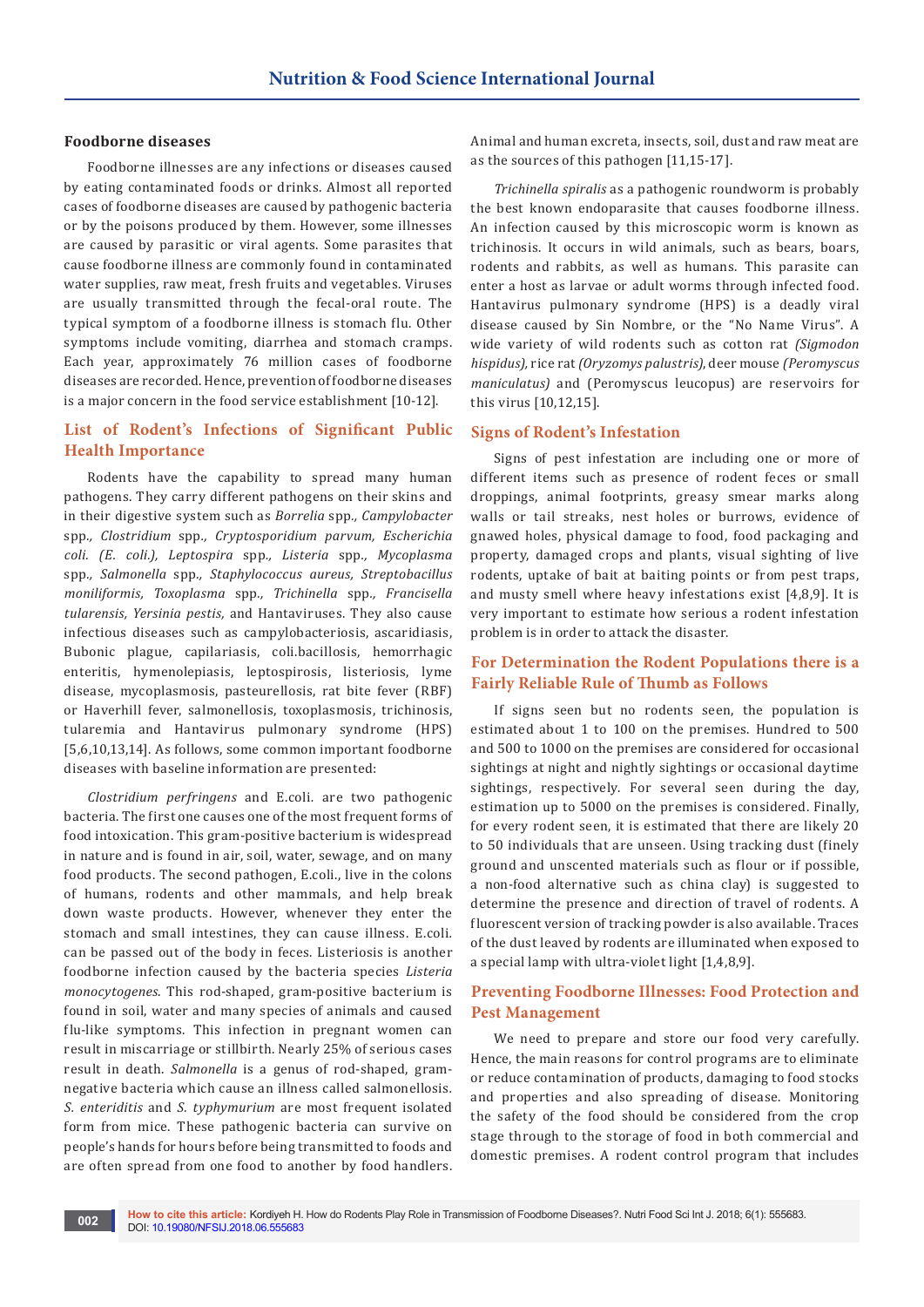sanitation, rodent-proofing, population reduction, evaluating and monitoring the rodent situation is a critical part of every management program. Pests require food, water and shelter to survive, hence food operators need to eliminate these conditions to prevent rodent infestation. Moreover, they should reduce the risk of foodborne diseases transmitted by rodents through considering following points:

Take account of all potential entry points (e.g. windows, doors, ventilation inlets/outlets, drains); consider ways of minimizing the risks such as self-closing door mechanisms, air curtains, wire mesh screens to pest proof air vents, use traps or pesticides; make adequate provision for the storage and disposal of food waste and other refuse; keep all storage areas clean, remove vegetation, pallet stacks and disused equipment to minimize the possibility of providing food and refuge to pests; follow good food hygiene practices including protection against contamination and pest control; store food in rodent-proof containers; perform water treatment (involves sedimentation, filtration and chlorination or UV treatment) to remove pathogenic agents; train and instruct staff to recognize signs and action to take on whenever they see rodents; check regularly all areas of the food premises for signs of pests; take immediate management and appropriate action to control any identified infestation; thoroughly soak or spray any dead mice, dropping, traps or nests with a 10% solution of chlorine bleach or a commercial disinfectant solution [2-4,9,17-19].

### **Discussion and Conclusion**

Pest rodents infesting or entering food products or properties are a potential source of physical and microbiological hazards. Use of rodenticides, careless storage, and poorly executed rodent control programs may also result in chemical hazards. Hence, good hygiene as well as the five basic points for safe and sanitary food service is strictly advised as follows:

protecting food from dirty equipment, vermin, animals, wastes, handling, coughs and sneezes during preparation, storage and service; keeping temperature cold to slow or stop the growth of germs for cold foods, also hot foods should be kept hot because heat kills germs; handling, washing and carefully storing utensils in the correct way to keep them sanitary; cleaning and washing hands with soap and water before work, after using toilet and every time they become contaminated; checking the health of food service personnel to prevent colds and other diseases from being passed to others [4,9].

## **Acknowledgement**

Author wishes to express her sincere thanks to A. Hamidi for her critical review of the first draft of the manuscript.

#### **References**

1. Donald J, Eckman M, Simpson G (2002) How to control rats, mice, and darkling beetles. Poultry Engineering, Economics, and Management Newsletter. No. 20. November. Auburn University. Auburn, AL, USA.

- 2. [Meerburg BG, Bonde M, Brom FWA, Endepols S, Jensen AN, et al.](https://www.sciencedirect.com/science/article/pii/S1573521404800149)  [\(2004\) Towards sustainable management of rodents in organic animal](https://www.sciencedirect.com/science/article/pii/S1573521404800149)  [husbandry. NJAS-Wageningen J Life Sci 52\(2\): 195-205.](https://www.sciencedirect.com/science/article/pii/S1573521404800149)
- 3. [Meerburg BG, Jacobs-Reitsma W, Wagenaar J, Kijlstra A \(2006\)](https://www.ncbi.nlm.nih.gov/pubmed/16391145)  Presence of Salmonella and *Campylobacter* [spp. in wild small mammals](https://www.ncbi.nlm.nih.gov/pubmed/16391145)  [on organic farms. Appl Environ Microbiol 72\(1\): 960-962.](https://www.ncbi.nlm.nih.gov/pubmed/16391145)
- 4. Loven J (2010) Controlling rodents in commercial poultry facilities. Purdue Cooperative Extension Service. West Lafayette, IN, USA.
- 5. [Hamidi K, Nourani L, Moravvej GH \(2015\) The relationship of](https://biotaxa.org/pja/article/view/13759)  [ectoparasite prevalence to the capturing season, locality and species of](https://biotaxa.org/pja/article/view/13759)  [the murine rodent hosts in Iran. PJA 4\(4\): 409-423.](https://biotaxa.org/pja/article/view/13759)
- 6. [Hamidi K, Nourani L, Moravvej GH \(2016\) New rodents' hosts of](https://www.biotaxa.org/pja/article/view/17102)  [sucking lice, fleas \(Insecta: Anoplura, Siphonaptera\) and hard ticks](https://www.biotaxa.org/pja/article/view/17102)  [\(Acari: Ixodida\) from Iran. PJA 5\(1\): 85-88.](https://www.biotaxa.org/pja/article/view/17102)
- 7. Grzimek B (2004) Grzimek's Animal life encyclopedia. (2nd edn). Volumes 12-16, Mammals I-V, edited by Michael Hutchins, Devra G. Kleiman, Valerius Geist, and Melissa C. McDade. Farmington Hills, MI: Gale Group. Volume 16.
- 8. Berry J (2003) Rodent control in the poultry house. Oklahoma Cooperative Extension Service. Oklahoma State University, Stillwater, OK, USA.
- 9. Tabler T, Farnell M, Wells J, Yakout H, Liang Y (2014) Controlling rodents on the poultry farm. Mississippi State University, USA, pp. 7.
- 10. Krauss H, Weber A, Appel M, Enders B, Isenburg HD, et al. (2003) Zoonoses: infectious diseases transmissible from animals to humans. Washington DC, ASM Press, USA, pp. 214-215.
- 11. Szyfres B, Acha PN (2003) Zoonoses and communicable diseases common to man and animals. Parasitic Zoonoses. Pan American Health Org, USA.
- 12. [Peters CJ \(2006\) Emerging infections: lessons from the viral](https://www.ncbi.nlm.nih.gov/pubmed/18528473/)  [hemorrhagic fevers. Trans Am Clin Climatol Assoc 117: 189-197.](https://www.ncbi.nlm.nih.gov/pubmed/18528473/)
- 13. Moravvej G, Hamidi K, Nourani L, Bannazade H (2015) Occurrence of ectoparasitic arthropods (Siphonaptera, Acarina, and Anoplura) on rodents of Khorasan Razavi Province, northeast of Iran. Asian Pac J Trop Dis 5(9): 930-934.
- 14. [Hamidi K \(2015\) First parasitological survey of](http://www.journalofzoology.com/volume2/v2i2/pdf/5.1.pdf) *Calomyscus elburzensis* [\(Rodentia; Calomyscidae\); two new records of tick from Iran. J Zool St](http://www.journalofzoology.com/volume2/v2i2/pdf/5.1.pdf)  [2\(2\): 42-46.](http://www.journalofzoology.com/volume2/v2i2/pdf/5.1.pdf)
- 15. Ryan KJ, Ray CG (2004) Sherris medical microbiology: an introduction to infectious diseases, (4<sup>th</sup> edn). Newyork: McGraw-Hill, USA.
- 16. [Meerburg BG, Kijlstra A \(2007\) Role of rodents in transmission of](http://orgprints.org/13055/1/roleofrodents.pdf)  [Salmonella and Campylobacter. J Sci Food Agric 87: 2774-2781.](http://orgprints.org/13055/1/roleofrodents.pdf)
- 17. Ambu S (2014) Rodents and disease the never ending problem. IeJSME 8(1): 1-2.
- 18. [Dziuban EJ, Liang JL, Craun GF, Hill V, Yu PA, et al. \(2006\) Surveillance](https://www.cdc.gov/MMWR/preview/MMWRhtml/ss5512a1.htm)  [for waterborne disease and outbreaks associated with recreational](https://www.cdc.gov/MMWR/preview/MMWRhtml/ss5512a1.htm)  [water-United States, 2003–2004. MMWR: Surveillance Summaries](https://www.cdc.gov/MMWR/preview/MMWRhtml/ss5512a1.htm)  [55\(SS12\): 1-24.](https://www.cdc.gov/MMWR/preview/MMWRhtml/ss5512a1.htm)